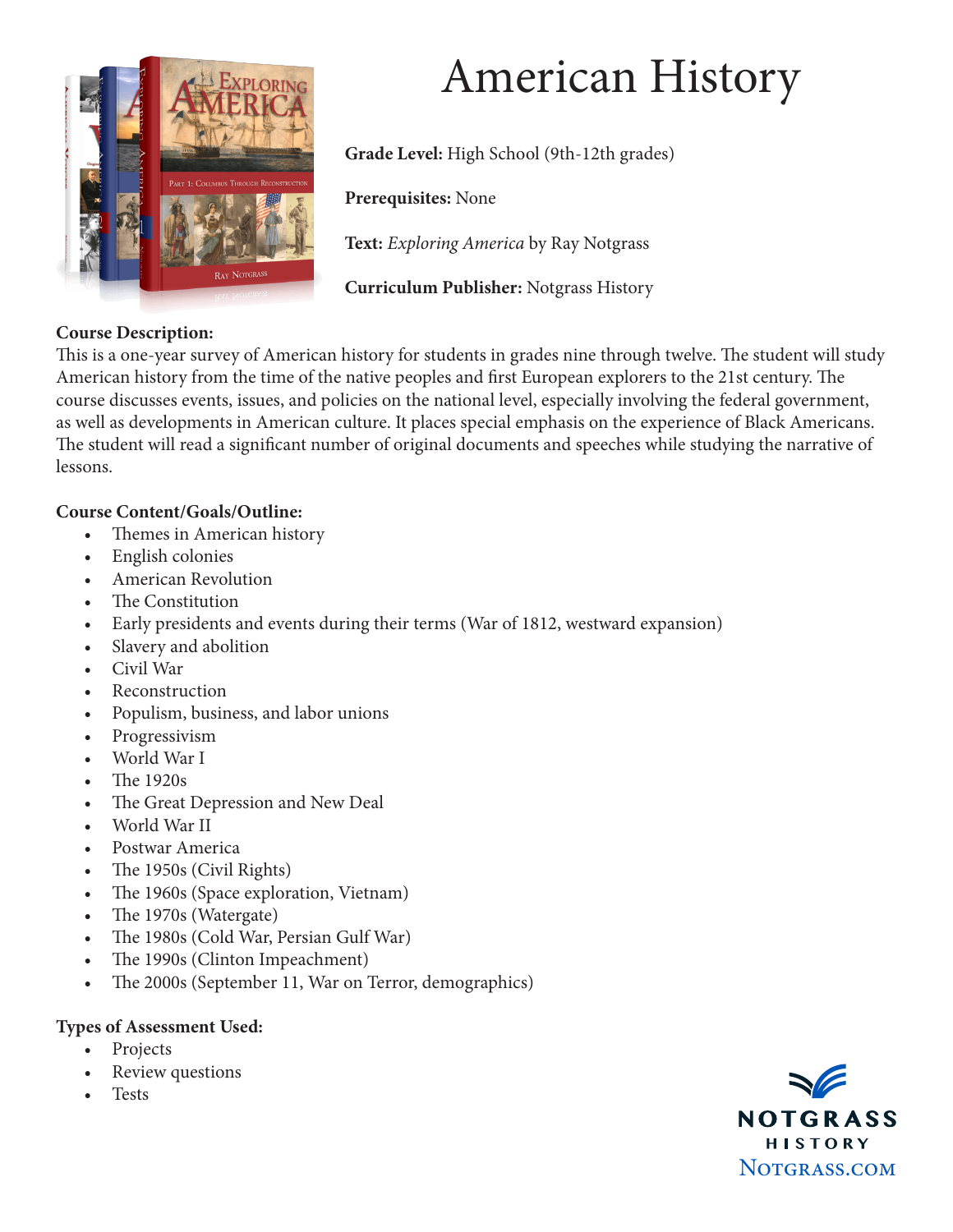

## English: American Literature and Composition

**Grade Level:** High School (9th-12th grades)

**Prerequisites:** None

**Text:** *Exploring America* by Ray Notgrass

### **Curriculum Publisher:** Notgrass History

#### **Course Description:**

In this one-year survey of American literature for students in grades nine through twelve, the student will read twelve classic works, including novels and autobiographies. The student will also read a collection of essays, poetry, and hymns. How the literature reflects the historical settings of the works is a particular emphasis. The student also has a weekly assignment of either an essay or another kind of creative project.. Historical issues in the various periods of American history are the basis of many writing assignments. The writing assignments take several forms, including essays, editorials, speeches, and letters. The curriculum also assigns a research paper. *Note: A student does not have to utilize this English course while studying Exploring America if he or she is enrolled in another English course. The history course is complete in itself, and this English course is parallel to the history.*

#### **Literature Assignments:**

- *• The Scarlet Letter* (Nathaniel Hawthorne)
- *• Narrative of the Life of David Crockett* (David Crockett)
- *• Narrative of the Life of Frederick Douglass* (Frederick Douglass)
- *• Uncle Tom's Cabin* (Harriet Beecher Stowe)
- *• Co. Aytch* (Sam Watkins)
- *• Humorous Stories and Sketches* (Mark Twain)
- *• In His Steps* (Charles Sheldon)
- *• Up From Slavery* (Booker T. Washington)
- *• Mama's Bank Account* (Kathryn Forbes)
- *• Miracle in the Hills* (Mary T. Martin Sloop and LeGette Blythe)
- *• To Kill a Mockingbird* (Harper Lee)
- *• The Giver* (Lois Lowry)

### **Selections from the** *American Voices* **anthology:**

- Poetry by Anne Bradstreet, Phillis Wheatley, William Cullen Bryant, Oliver Wendell Holmes Sr., Henry Wadsworth Longfellow, Emily Dickinson, Frances E. Harper, Walt Whitman, and Emma Lazarus
- Short stories by Washington Irving, Nathaniel Hawthorne, and Edward Everett Hale

### **Types of Assessment Used:**

- Writing assignments
- Literary analysis and review
- Tests